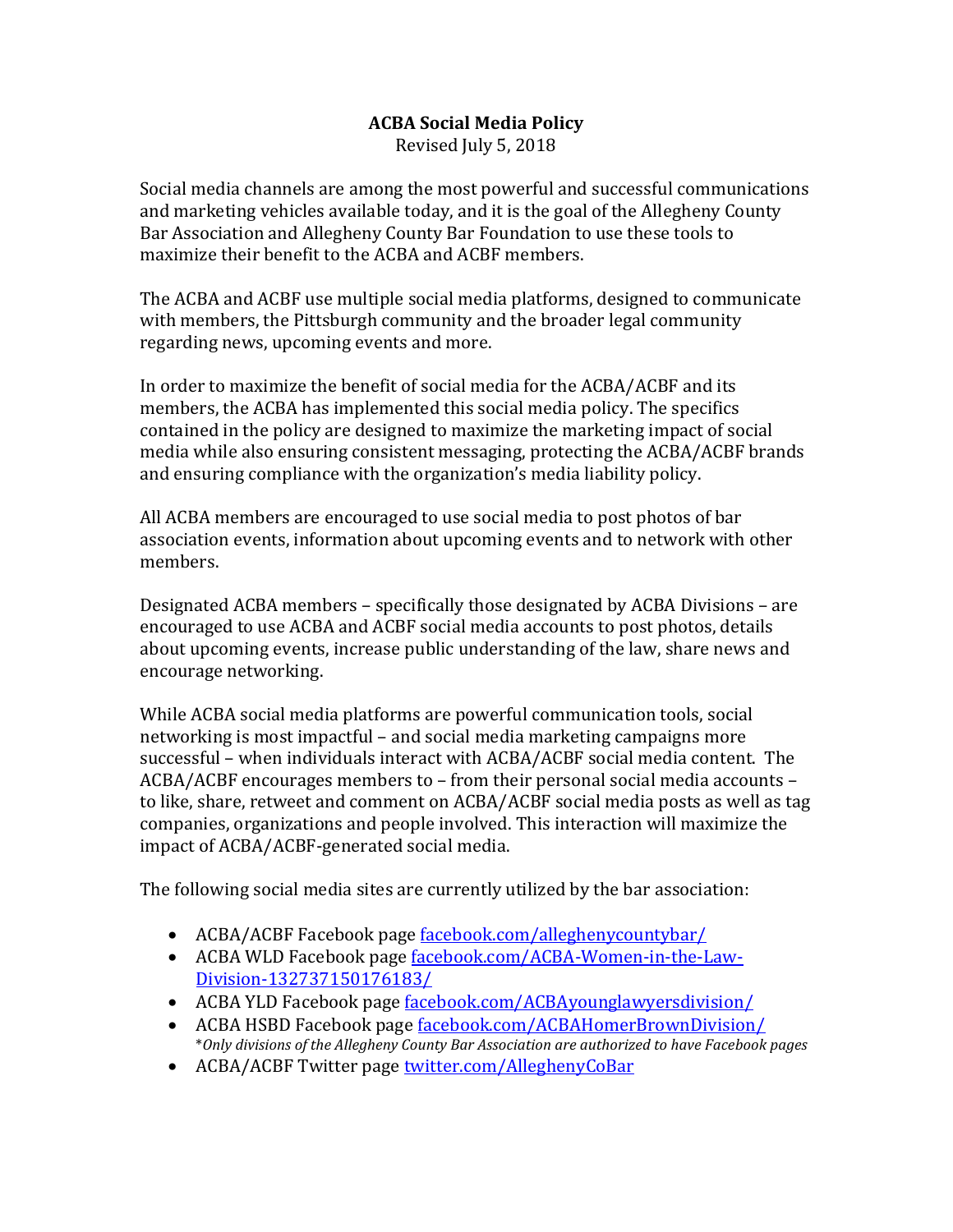- Allegheny County Bar Association LinkedIn page and LinkedIn subgroups [linkedin.com/in/allegheny-county-bar-association-a0bb5320/](https://www.linkedin.com/in/allegheny-county-bar-association-a0bb5320/) *\*Any committee, section or division may ask the ACBA to set up a subgroup linked to the main ACBA page*
- Allegheny County Bar Association/Allegheny County Bar Foundation YouTube [youtube.com/user/AlleghenyCountyBar](https://www.youtube.com/user/AlleghenyCountyBar)
- Allegheny County Bar Association/Allegheny County Bar Foundation Instagram [instagram.com/alleghenycobar](https://www.instagram.com/alleghenycobar)
- ACBA Young Lawyers Division Instagram [instagram.com/acbayounglawyersdivision/](https://www.instagram.com/acbayounglawyersdivision/)

Social Media Policy Specifics:

## 1. **No individual is authorized to set up any social media or other site utilizing the Allegheny County Bar Association's name. Requests to create new social media accounts should be presented to the Marketing and Media Relations Department.**

2. The ACBA's Marketing and Media Relations Department has ultimate responsibility for ACBA/ACBF social media, including its divisions.

3. *Only ACBA divisions may have separate Facebook pages;* all other social media content related to ACBA Sections and Committees will be posted to the respective ACBA social media pages at the discretion of the Marketing and Media Relations Department.

4. The ACBA will use only one Twitter account; designated social media contacts for ACBA divisions are encouraged to use the ACBA Twitter with the following hashtags for their respective divisions: #ACBAYLD, #ACBAWLD and #ACBAHSBD.

5. ACBA Divisions are required to assign member(s) to serve as social media points of contact. These individuals should maintain contact with the ACBA Marketing and Media Relations Department regarding social media content and strategy. These individuals will also manage division Facebook and LinkedIn posts and interact with and respond to social media followers. These individuals will also post content to the ACBA/ACBF Twitter. Social media privileges and passwords should be kept to a limited number of members.

6. Posts made on behalf of the ACBA, its divisions or its membership should be engaging, and it is encouraged that members use a lighter tone on appropriate subjects. The content of the posts should, however, reflect the professional values of the ACBA and its membership. If in doubt about the content, tone or timing of an ACBA-related post, please reach out to the ACBA Marketing and Media Relations Department.